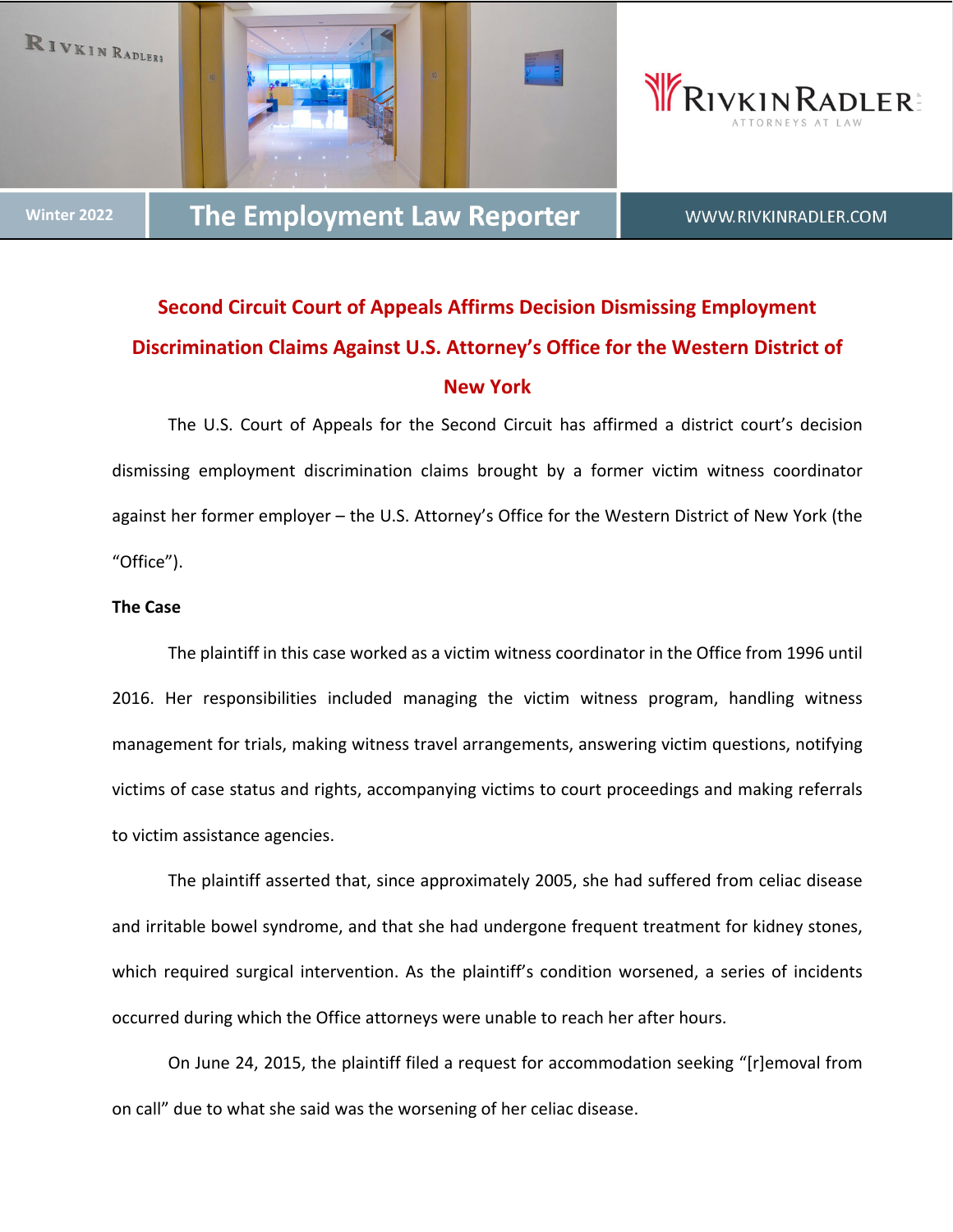The parties then began discussions regarding whether after‐hours on‐call availability was an essential function of the plaintiff's position and whether a reasonable accommodation could be provided.

On September 18, 2015, before the parties resolved the accommodation request and on-call availability issues, the plaintiff applied for leave under the Family and Medical Leave Act ("FMLA"), stating that she would be unable to work for an indefinite period of time. Before her FMLA leave was set to expire, she submitted a new FMLA form on December 8, 2015, seeking to continue her leave. Her medical certification included a letter from her treatment provider stating that the plaintiff could perform "[n]o work of any kind." The provider's letter also explained that "[t]hese conditions are NOT expected to improve and the date of possible partial recovery is 12 months from 12/7/2015."

A few days later, the Office informed the plaintiff that her extended absence "had a significant impact" on the Office and that her taking an additional six-month absence "without any indication of a possible return date" could warrant action.

The plaintiff subsequently applied for disability retirement. Ultimately, the Office denied the plaintiff additional leave without pay. Approximately seven months after taking what had become indefinite leave, the plaintiff was terminated.

The plaintiff filed suit against the Office, claiming that its insistence on continued after-hours availability represented a failure to accommodate her medical conditions, created a hostile work environment, and demonstrated that the Office was targeting her for removal because she was a woman and in retaliation for her Equal Employment Opportunity ("EEO") complaint with the U.S. Department of Justice and related activity. She asserted accommodation, sex discrimination, hostile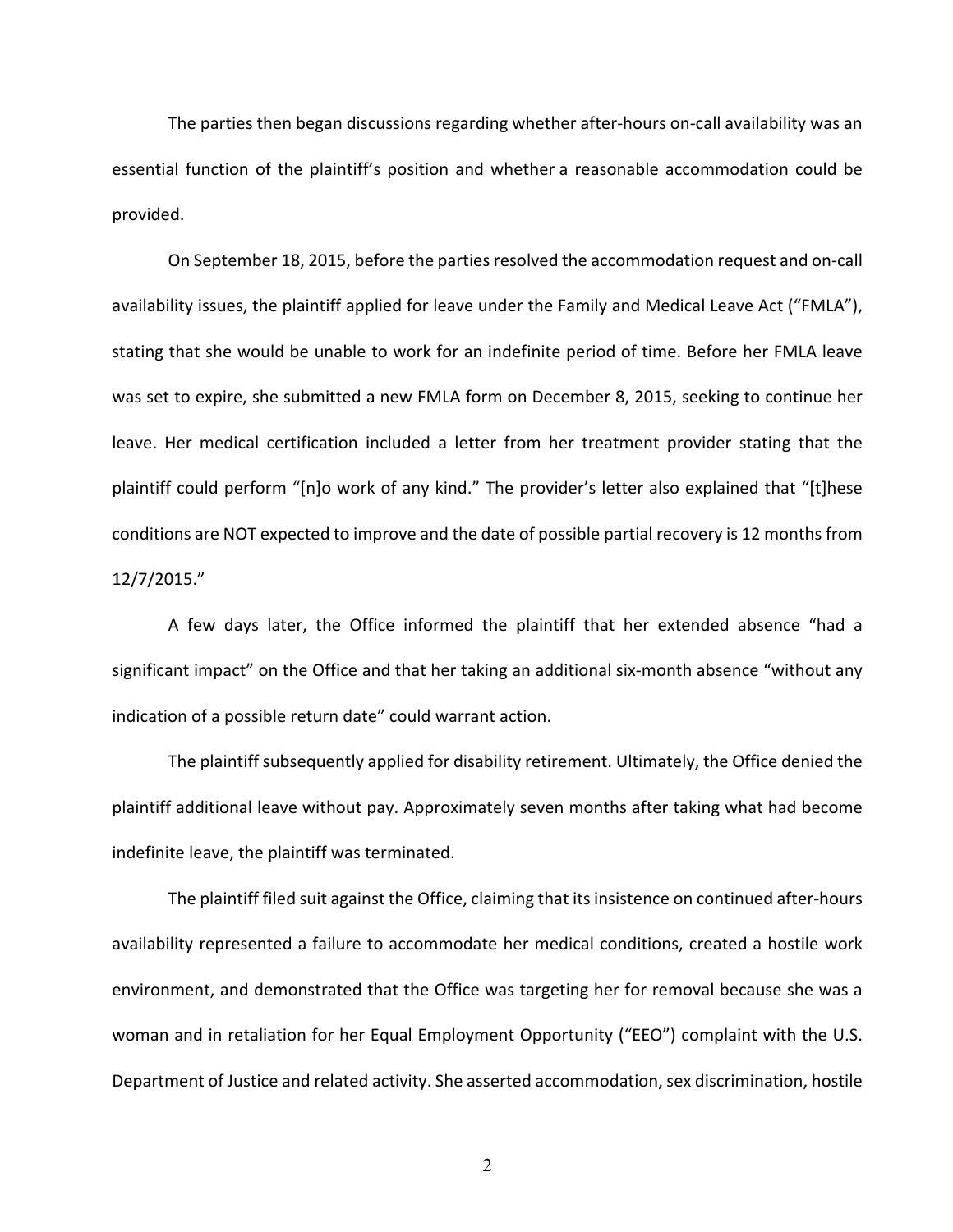work environment, and retaliation claims under the Rehabilitation Act of 1973 and under Title VII of the Civil Rights Act of 1964.

In response, the Office contended that after-hours availability always was an essential function of the plaintiff's position and that the process of finding reasonable accommodations for her was cut short by the escalating symptoms of her disability, which ultimately resulted in her treatment provider certifying that she could no longer perform work of any kind, even with an accommodation.

The Office similarly contended that her professed inability to work at all, not her gender, disability or any retaliatory motive, led to her termination, and that no hostile work environment existed.

The U.S. District Court for the Western District of New York dismissed the plaintiff's employment discrimination claims, and she appealed to the Second Circuit.

#### **The Second Circuit's Decision**

The Second Circuit affirmed.

In its decision, the circuit court first reviewed the law regarding reasonable accommodation claims.

The circuit court noted that, to establish a case of discrimination based on an employer's failure to accommodate a disability, under either the Americans with Disabilities Act ("ADA") or the Rehabilitation Act, a plaintiff must demonstrate that:

- The plaintiff is a person with a disability under the meaning of the statute in question;
- An employer covered by the statute had notice of the plaintiff's disability;
- With reasonable accommodation, the plaintiff could perform the essential functions of the job at issue; and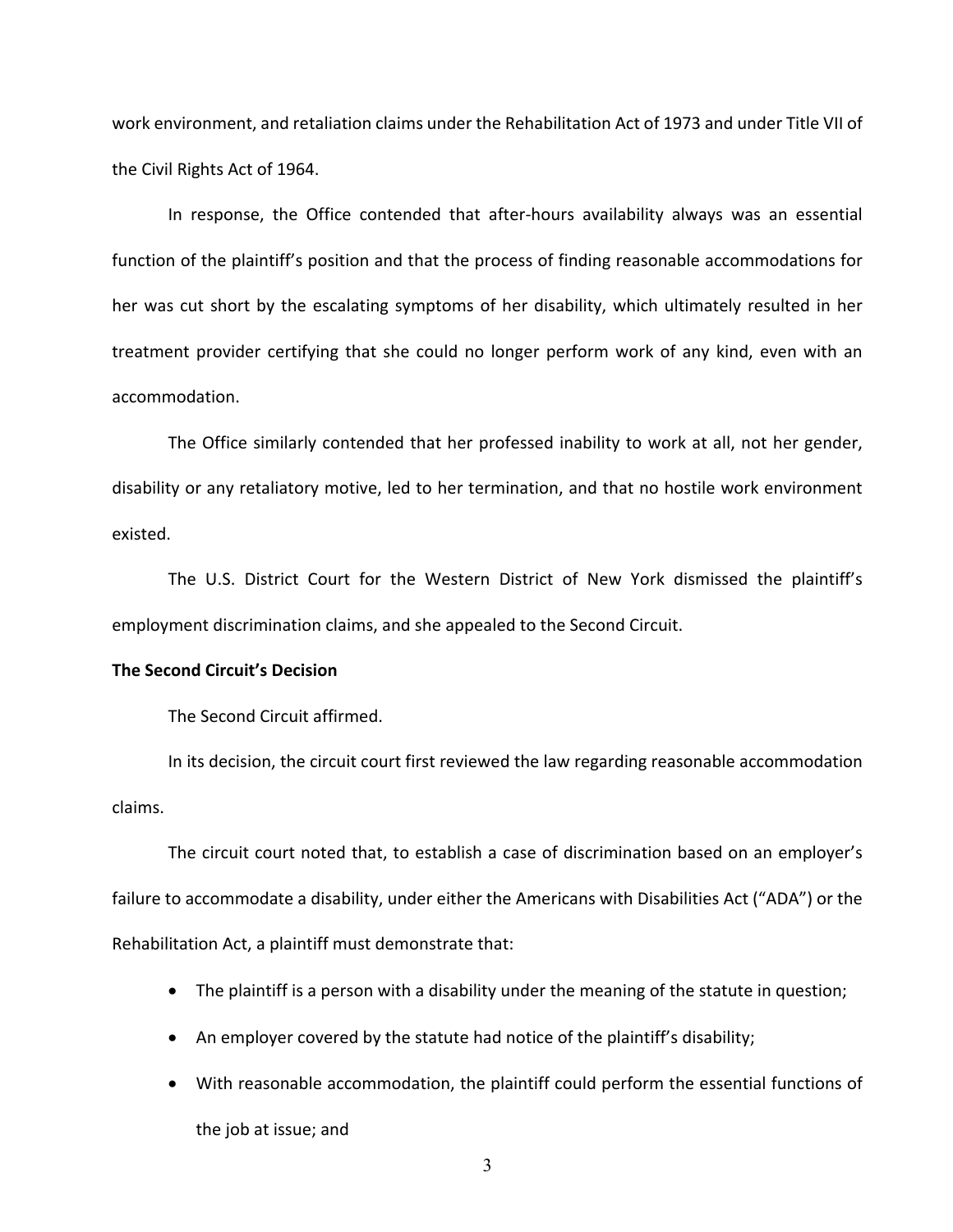• The employer refused to make such accommodations.

In addition, the plaintiff also must show connections between the failure to accommodate the plaintiff's disability, the performance deficiencies, and the adverse employment action.

The Second Circuit then reasoned that it did not have to decide whether after‐hours on‐call availability was an essential function of the plaintiff's position because, while the plaintiff's request for a reasonable accommodation was under consideration in September 2015, "her treatment provider declared her medically unfit for *any* work." The circuit court noted that, on September 21, 2015, the plaintiff began an indefinite leave of absence because she could not work at all even with an accommodation.

The Second Circuit then ruled that, given the "uncontroverted fact" that the plaintiff could not perform the job at all – even with an accommodation – her accommodation claim failed as a matter of law and, therefore, that the district court had properly granted summary judgment on this claim.

Next, the Second Circuit addressed the plaintiff's sex discrimination claim under Title VII, which alleged that the purported adverse actions she suffered – namely, the requirement that she be available to work after hours, the failure to accommodate her disability and her termination – were because she was a woman.

The Second Circuit explained that, to establish a case of sex discrimination, a plaintiff must demonstrate that:

- The plaintiff was within the protected class;
- The plaintiff was qualified for the position;
- The plaintiff was subject to an adverse employment action; and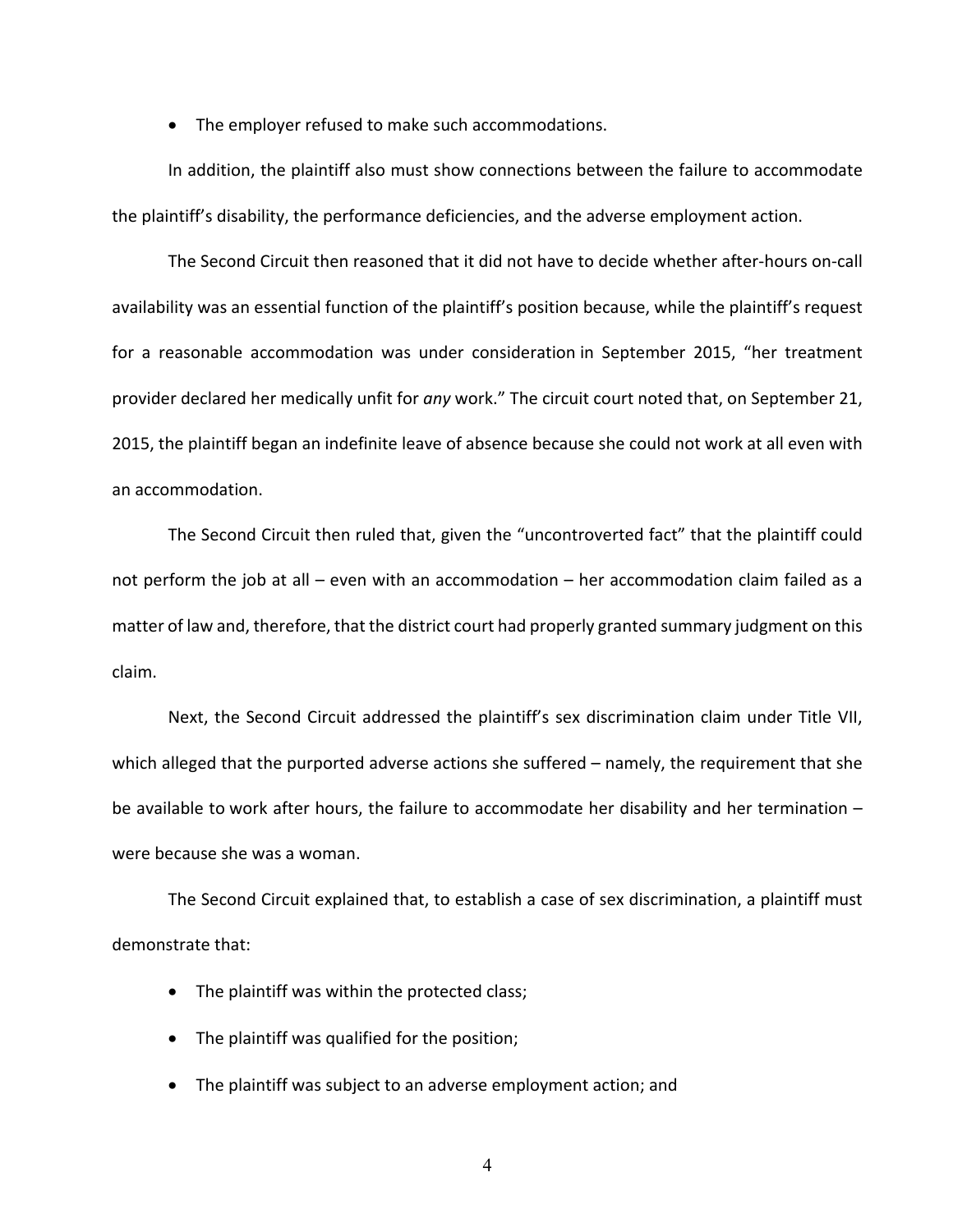The adverse action occurred under circumstances giving rise to an inference of discrimination.

If a plaintiff demonstrated the existence of those elements and, in response, an employer offered through the introduction of admissible evidence a legitimate non‐discriminatory reason for the discharge, then the plaintiff must produce evidence and carry the burden of persuasion that the proffered reason was a pretext.

Here, the circuit court pointed out, the plaintiff attempted to support her sex discrimination claim by noting that there was evidence that the Office allowed one male employee "with a very serious non‐physical condition" to stay home for "quite a period of time." The circuit court acknowledged that a showing of disparate treatment – that is, a showing that the employer treated the plaintiff less favorably than a similarly situated employee outside the plaintiff's protected group – was a recognized method of raising an inference of discrimination for purposes of making out a sex discrimination case. However, the circuit court continued, a plaintiff "must show she was 'similarly situated in all material respects' to the individuals with whom she seeks to compare herself" in order to raise an inference of discrimination.

The Second Circuit then found that the plaintiff provided "no evidence regarding the circumstances surrounding the accommodation provided to the male employee" such that the difference in treatment supported "at least a minimal inference" that the difference in treatment might be attributable to discrimination. The circuit court added that, in any event, the Office articulated a legitimate, non-discriminatory reason for her termination – namely, that she was medically unable to perform her job at all for an unknown period of time.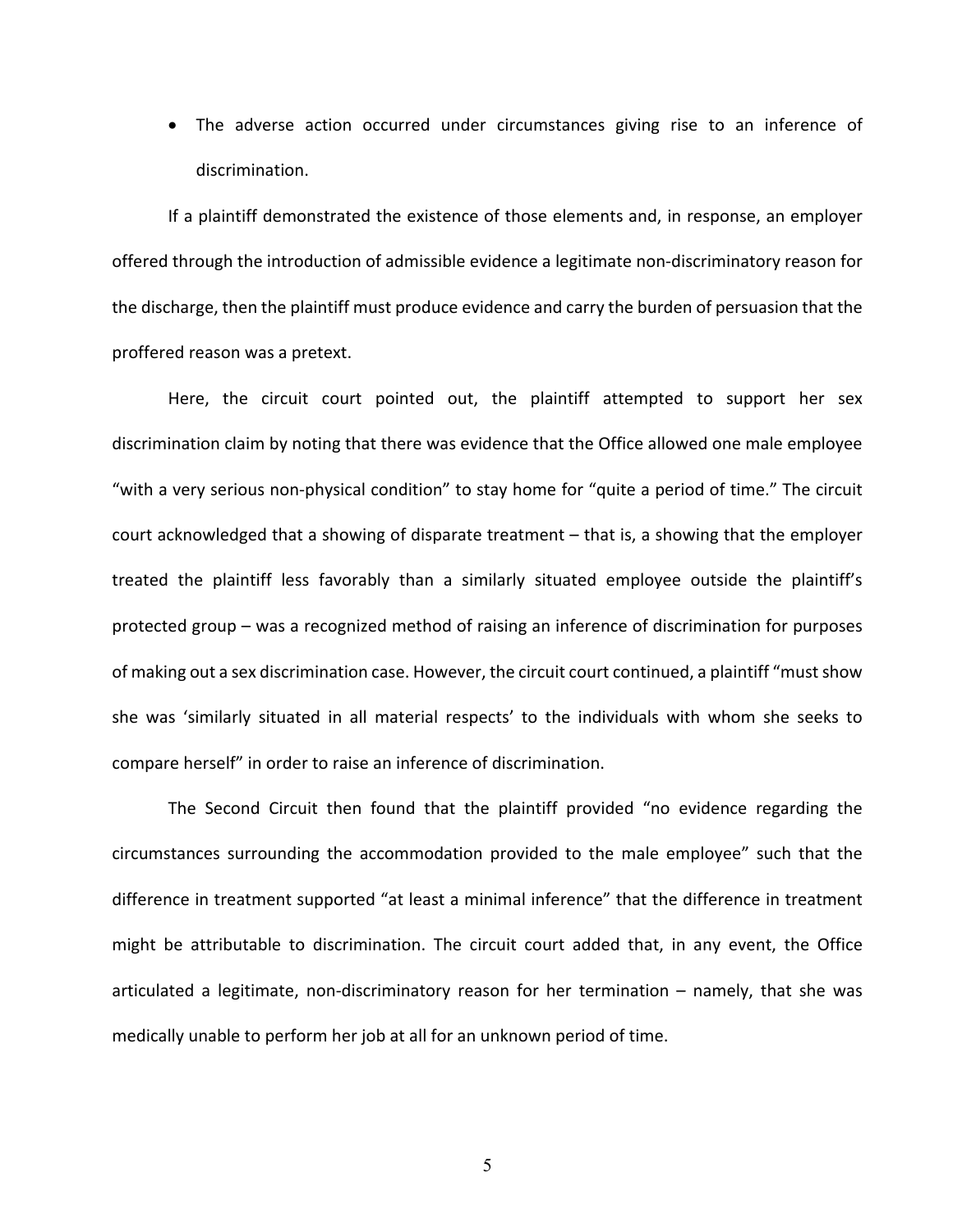Ruling that the plaintiff failed to put forth evidence from which a rational jury could find sex‐ discrimination, the Second Circuit agreed with the district court's grant of summary judgment on the plaintiff's sex discrimination claim.

The Second Circuit then turned to the plaintiff's hostile work environment claims based on disability and sex pursuant to the Rehabilitation Act and Title VII, respectively.

The circuit court explained that, to prevail on a hostile environment claim under those statutes, a plaintiff must show that the workplace was "so severely permeated with discriminatory intimidation, ridicule, and insult that the terms and conditions of [the plaintiff's] employment were thereby altered" as well as a "specific basis" for imputing the challenged conduct to the employer.

Additionally, an employee must prove both "objective and subjective elements" of the claim – first, that the employer created an environment that a reasonable person would find hostile or abusive, and, second, that the employee subjectively perceived the employer's conduct as hostile or abusive.

Finally, the employee must demonstrate a causal element: that the employer created a hostile environment because of a protected characteristic.

The Second Circuit ruled that the plaintiff's "sporadic conflicts over nearly four years" with her supervisors about her hours and work responsibilities were "insufficient under the circumstances present here, even if true, to establish a hostile work environment."

The circuit court added that, to the extent that the plaintiff also alleged that the reasonable accommodation process with the Office was itself hostile such that she was "subjected to intimidation on a daily basis," this also failed to establish a hostile work environment because "no rational jury could find that the accommodation negotiations were of such a hostile nature that they altered the conditions of [the plaintiff's] work environment."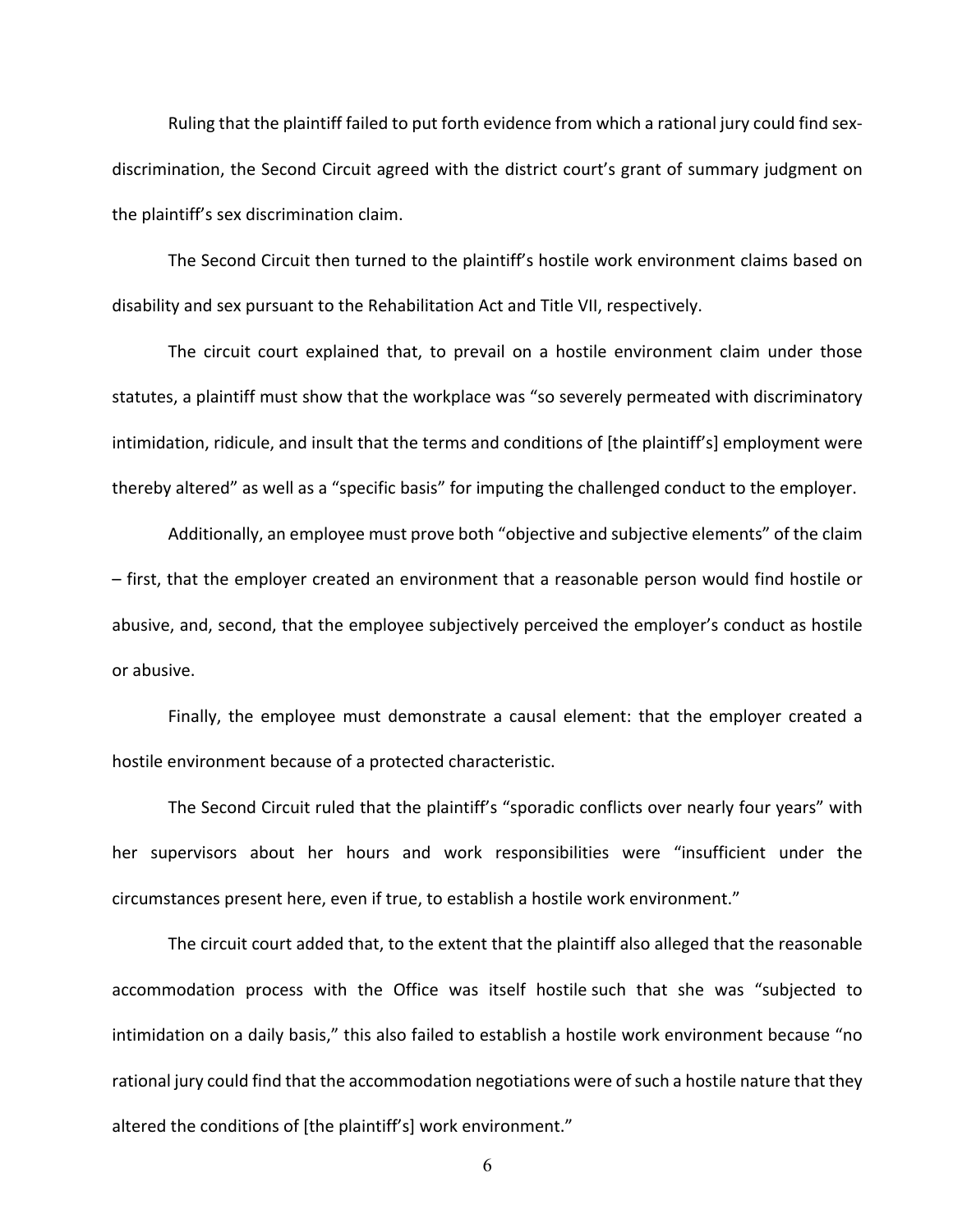Accordingly, the circuit court held, summary judgment was warranted on the hostile work environment claims.

Finally, the Second Circuit addressed the plaintiff's allegations that the Office retaliated against her under both the Rehabilitation Act and Title VII. The circuit court noted that, under the Rehabilitation Act, a plaintiff must show that:

- The plaintiff was engaged in protected activity;
- The alleged retaliator knew that the plaintiff was involved in protected activity;
- An adverse decision or course of action was taken against the plaintiff; and
- A causal connection existed between the protected activity and the adverse action. (A causal connection may be shown either indirectly, by showing that the protected activity was followed closely by discriminatory treatment, or through other circumstantial evidence such as disparate treatment of fellow employees who engaged in similar conduct, or directly, through evidence of retaliatory animus directed against the plaintiff by the defendant.)

The circuit court added that, to establish a retaliation case under Title VII, a plaintiff must show:

- Participation in a protected activity;
- That the defendant knew of the protected activity;
- An adverse employment action; and
- A causal connection between the protected activity and the adverse employment action.

The Second Circuit ruled that the plaintiff failed to show causation.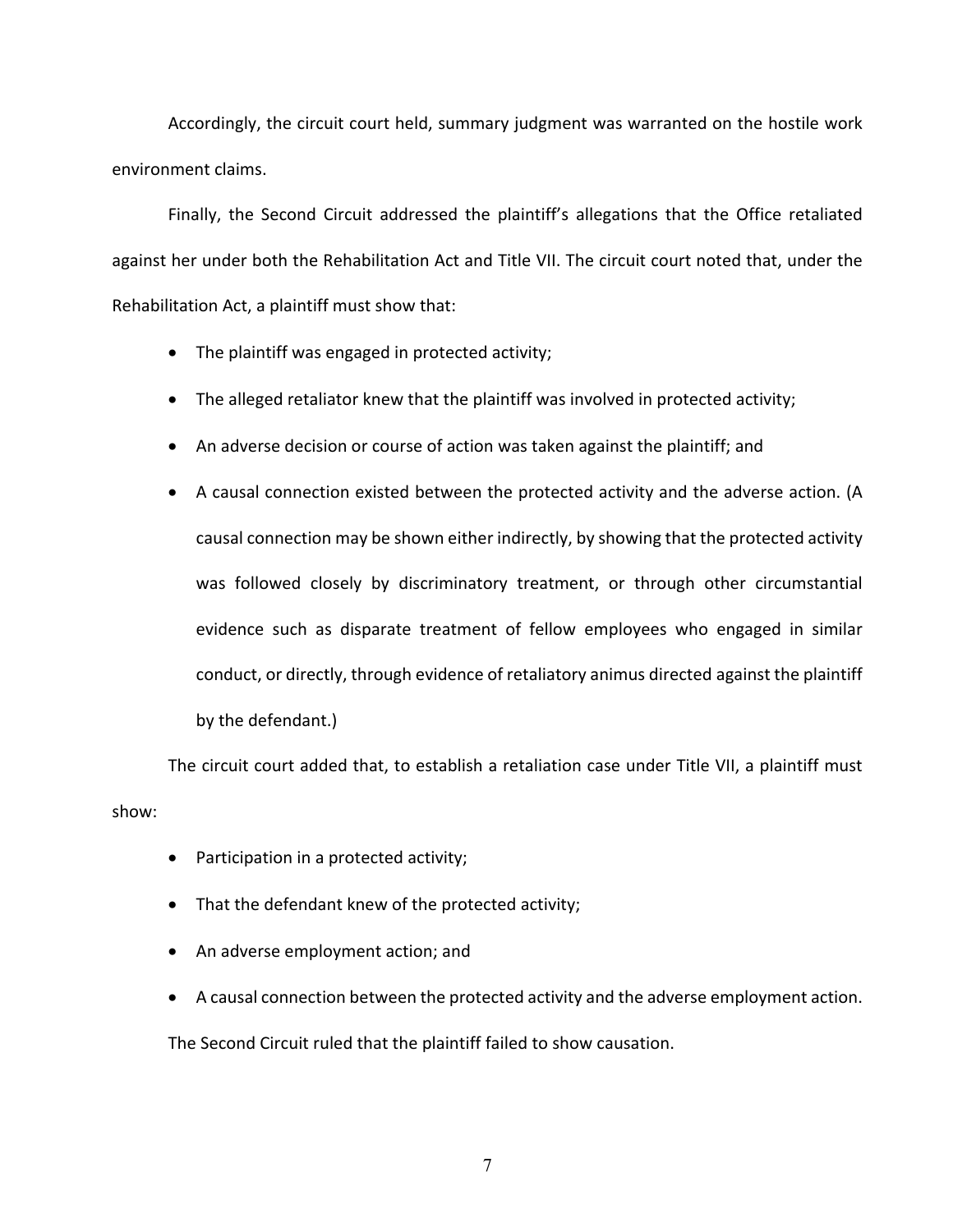It explained that, when termination proceedings were initiated, the plaintiff already had exhausted all of her leave and had been out of the Office for months with no indication of if, or when, she would be able to return to work. Indeed, the circuit court reiterated, her treatment provider submitted a letter indicating that she would be "unable to work any job for at least 12 months starting 12/7/2015." The Second Circuit ruled that the plaintiff's "excessive and indefinite absence" served as a "legitimate, nondiscriminatory basis for termination."

In the Second Circuit's view, the plaintiff pointed to "insufficient evidence" from which a reasonable jury could conclude that the decision to remove her from employment was motivated by her requests for an accommodation or her EEO activity related to her disability. Accordingly, it concluded, summary judgment was warranted on the plaintiff's retaliation claims.

The case is *Knope v. Garland*, No. 20‐3274‐cv (2d Cir. Nov. 9, 2021).

# **Sportscaster's Discrimination and Retaliation Claims Against Former Employer Ordered to Arbitration**

The U.S. District Court for the Southern District of New York has ruled that discrimination and retaliation claims brought by a sportscaster against his former employer must be arbitrated.

## **The Case**

The plaintiff worked for SportsNet New York ("SNY"), owned and operated by Sterling Entertainment Enterprises, LLC ("Sterling" and, together with SNY, the "Company"), as a sportscaster from 2009 until 2021. During that time, some of the plaintiff's employment contracts with the Company covered multi-year periods, but the last five contracts were each for a single year. The plaintiff's final employment contract expired on December 31, 2020, although the plaintiff continued working at SNY until February 27, 2021.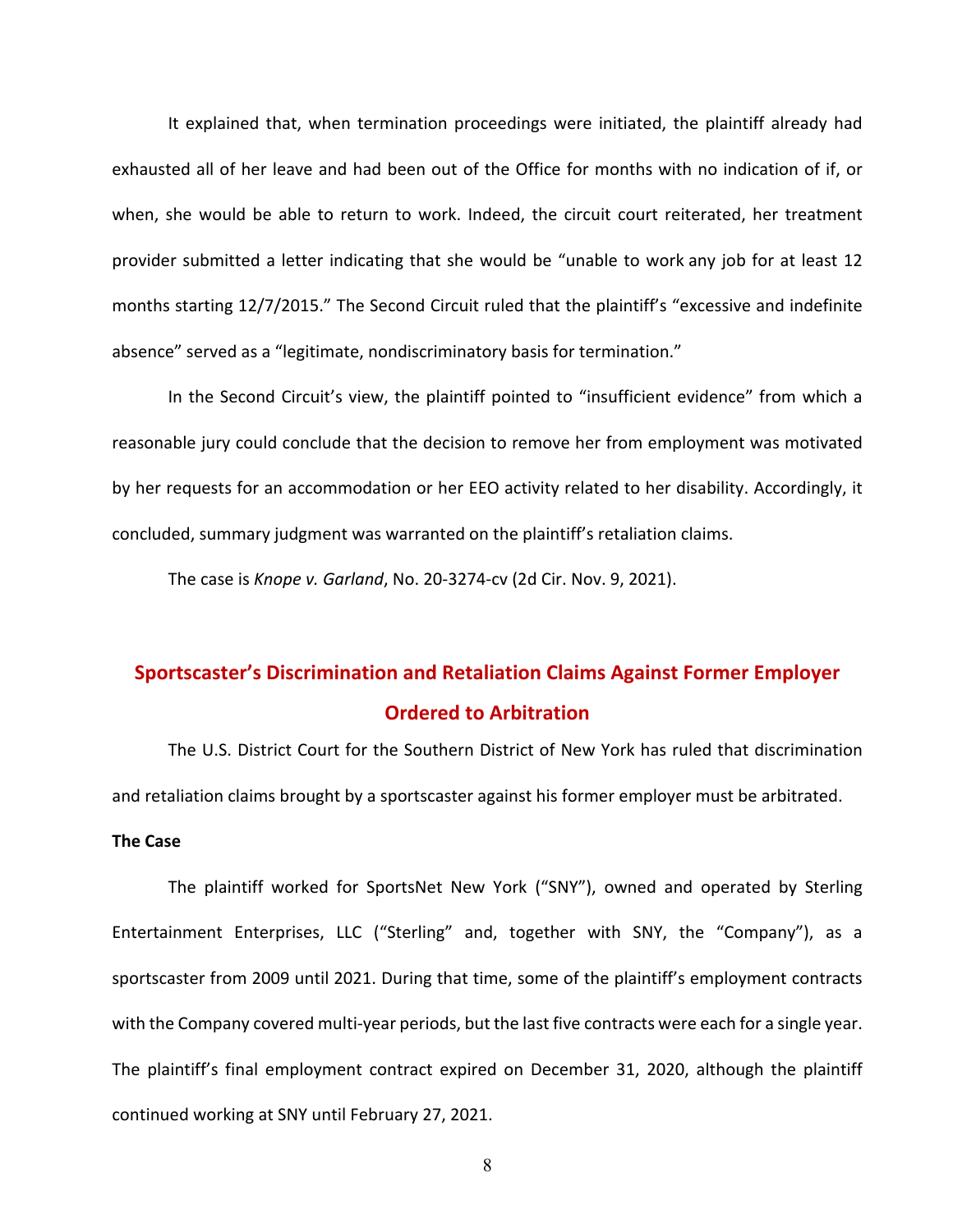Section 16 of the plaintiff's final employment contract appeared with the heading "Governing Law; Venue" and stated: "Any litigation concerning this Agreement, if initiated by or on behalf of Performer, shall be brought only in a Federal or state court located in the Southern District of New York."

Section 17 appeared with the heading "Dispute Resolution" and stated:

Performer acknowledges and agrees that Performer will abide and be bound by NBCUniversal Media, LLC's alternative dispute resolution program known as Solutions, which has been adopted by Company and which includes an obligation to submit any Covered Claim (assuch term is defined in the program) to mediation and final and binding arbitration. A copy of Solutions is attached hereto as Exhibit A. This paragraph shall survive termination or expiration of this Agreement and Performer's employment.

Solutions provided that "Covered Claims" included, "all claims that arise out of or are related to an employee's employment or cessation of employment (whether asserted by or against the Company), where a court in the jurisdiction in question would otherwise have the authority to hear and resolve the claim under any federal, state or local (e.g., municipal or county) statute, regulation or common law. Covered Claims do not include Excluded Claims. . . ."

Solutions also provided that Covered Claims "may include," among other things, employment discrimination claims "based on, for example, age, race, . . . or other characteristic protected by law" and "[r]etaliation claims for legally protected activity."

Excluded Claims were defined as claims that alleged concerns such as Employment Retirement Income Security Act ("ERISA"), workers' compensation, or unemployment benefits claims; intellectual property claims; and claims under the National Labor Relations Act ("NLRA").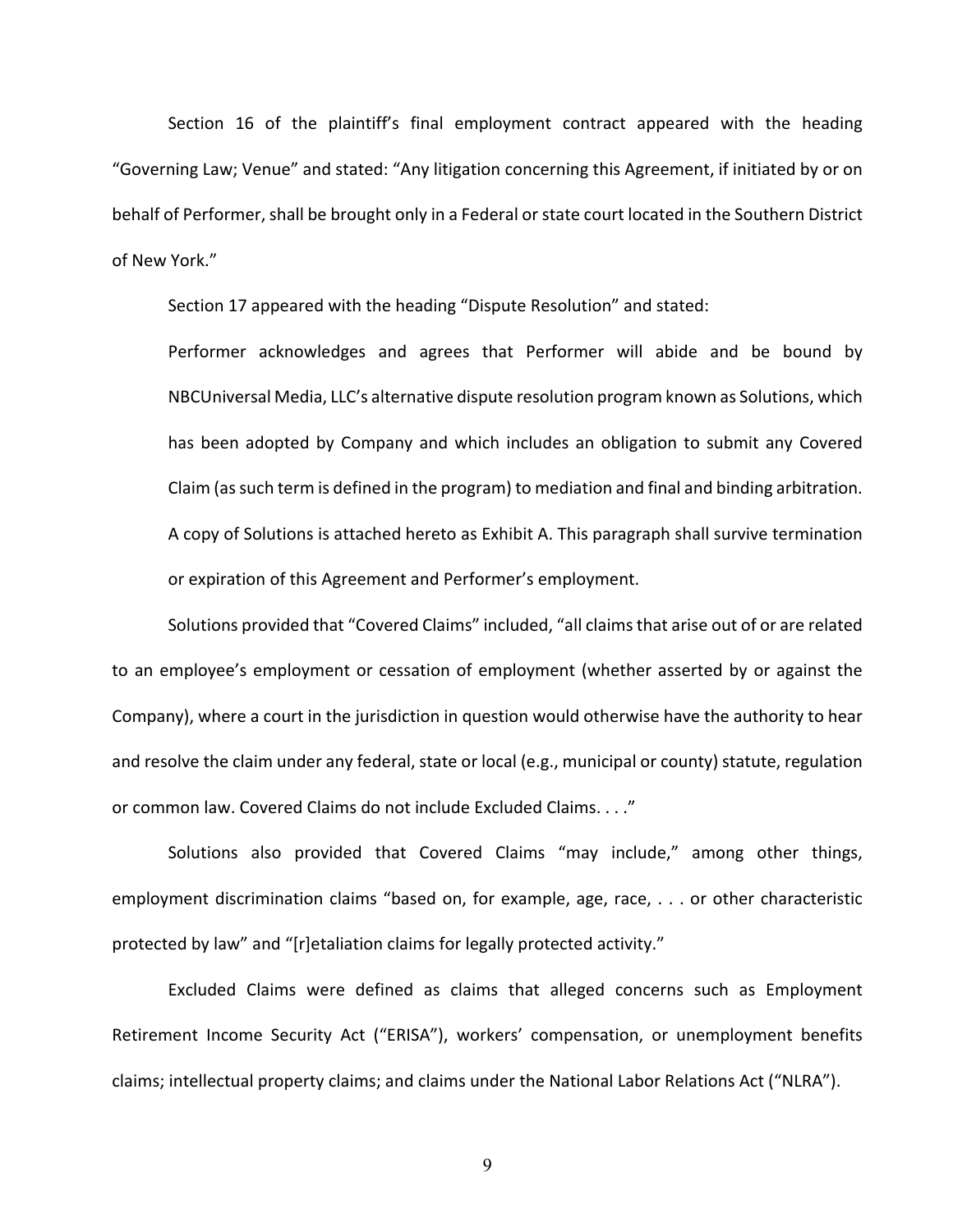Solutions also set forth the procedure for arbitrating Covered Claims. It provided that the arbitrator would decide all Covered Claims, and it delegated further authority to the arbitrator: "The Arbitrator, and not any court or agency, shall have exclusive authority to resolve any dispute relating to the applicability, interpretation, formation or enforceability of this [Solutions] Agreement including, but not limited to, any claim that the entirety or any part of this Agreement is voidable or void" (the "Delegation Clause").

After the plaintiff sued the Company, alleging employment discrimination and retaliation in violation of 42 U.S.C. § 1981, the New York State Human Rights Law ("NYSHRL"), and the New York City Human Rights Law ("NYCHRL"), the Company moved for an order compelling the plaintiff to arbitrate his claims and staying the plaintiff's action until arbitration concluded.

The Company argued that, by signing his employment contract, which contained an arbitration clause, the plaintiff agreed to arbitrate his discrimination and retaliation claims against the Company.

### **The Court's Decision**

The court granted the Company's motion, ordered the parties to arbitration and stayed the plaintiff's lawsuit pending arbitration.

In its decision, the court explained that pursuant to the Federal Arbitration Act ("FAA"), parties may contract to arbitrate their disputes, and such agreements are "valid, irrevocable, and enforceable, save upon such grounds as exist at law or in equity for the revocation of any contract." Moreover, where a party to an arbitration agreement refuses to comply with that agreement, and instead attempts to proceed in litigation, the other party may move to stay the litigation . . . and compel arbitration."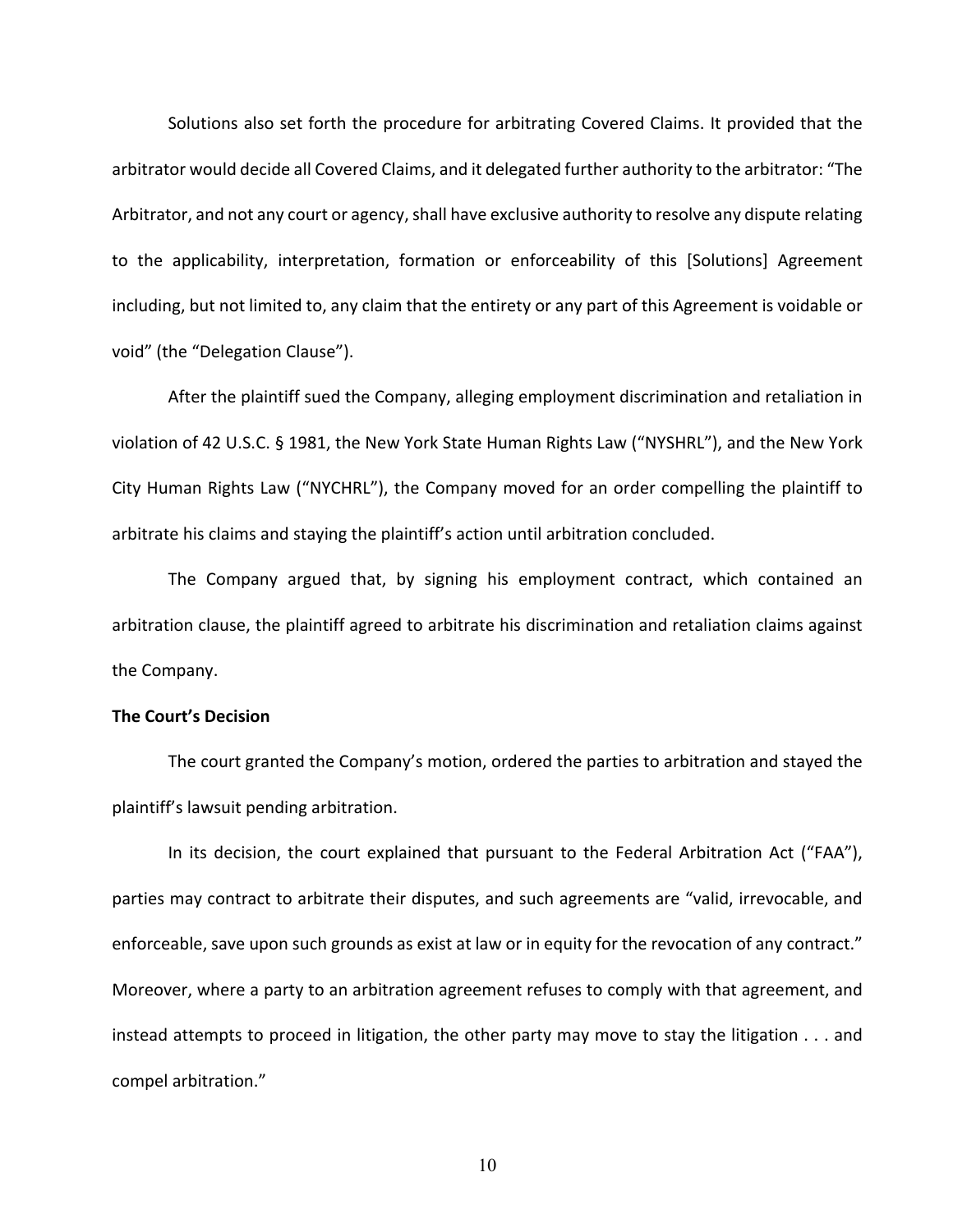The court added, however, that "an agreement to arbitrate" was a creature of contract and a party could not be forced to submit to arbitration any dispute that it had not agreed to submit. Therefore, the threshold question facing any court considering a motion to compel arbitration was "whether the parties have indeed agreed to arbitrate."

Here, the court found, the plaintiff and Sterling validly formed an agreement to arbitrate. The court rejected the plaintiff's contention that there was no agreement to arbitrate because (1) Solutions was not validly incorporated by reference into the 2020 employment contract, and (2) Section 16 and Section 17 of the 2020 employment contract were in conflict, so the court should construe the contract against the Company and find that there was no agreement to arbitrate.

First, the court found, Solutions was properly incorporated by reference into the 2020 employment contract. That was so, the court added, even if Solutions was never attached to the 2020 employment contract because it was "undisputed" that the plaintiff had a copy of Solutions long ago and was able to access that copy after a dispute arose between the plaintiff and the Company. In the court's opinion, the plaintiff could "not seriously contend that he had no notice of Solutions' terms or that he was unable to access Solutions." Given that the plaintiff did not claim any duress, fraud or other wrongdoing by the Company, he was "conclusively presumed to have known of and assented to the terms" of the 2020 employment contract and Solutions, and to the extent that the plaintiff remained ignorant of them, he had to bear the cost of that ignorance, the court said.

The court then turned to Section 17 of the arbitration agreement, finding it both "broad and plain." The court said it was "broad" because it obligated the plaintiff to submit "any" Covered Claim to arbitration (and Solutions broadly defined Covered Claims). The court added that the arbitration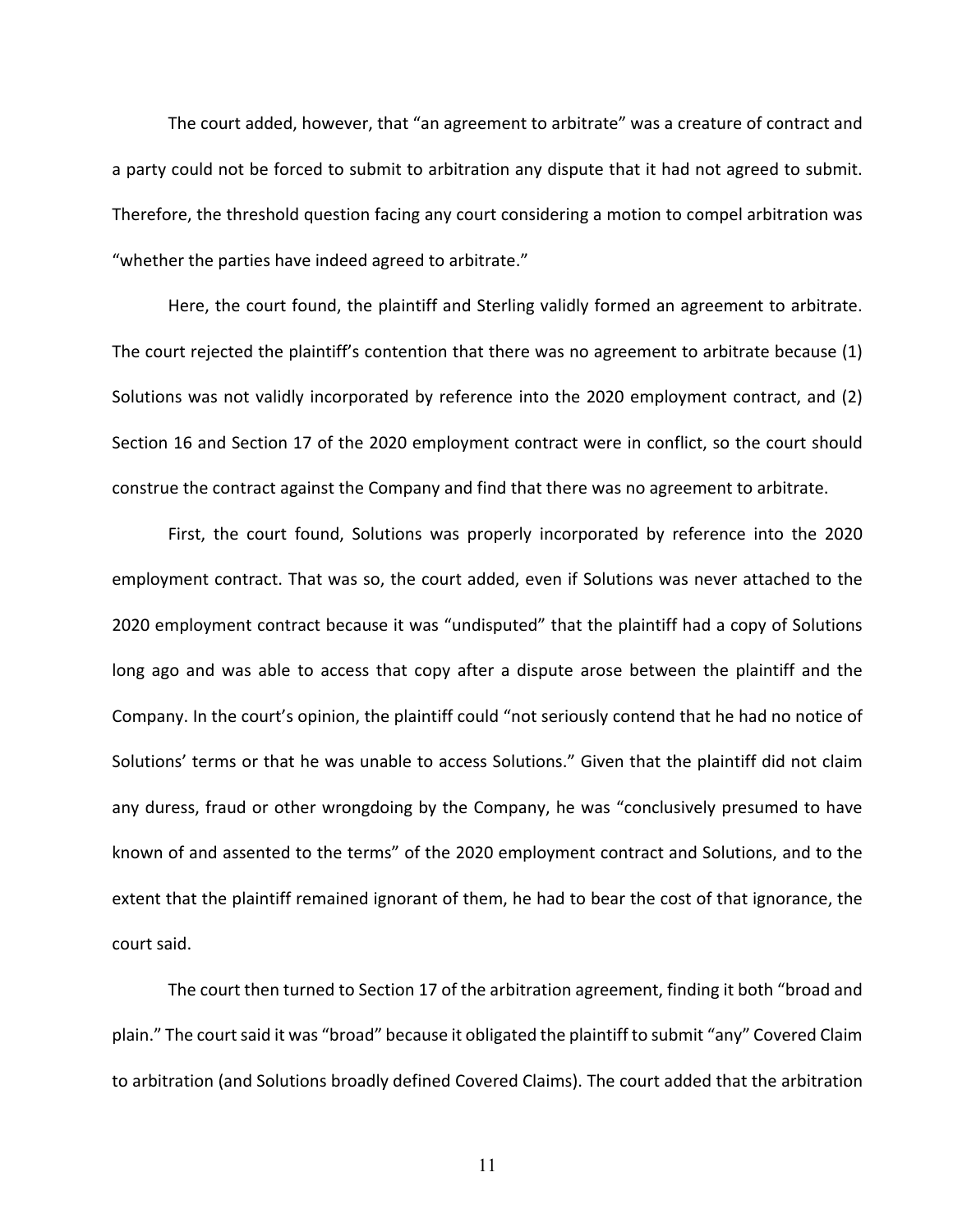agreement was "plain" because it clearly stated that Covered Claims, as defined in Solutions, were subject to "final and binding arbitration."

Next, the court said, to the extent that Sections 16 and 17 could be read to conflict, that conflict was reconcilable and did not affect the formation of the arbitration agreement in Section 17. The court found these provisions "plainly complementary" because, read together (and with reference to Solutions), they permitted the plaintiff to bring "Excluded Claims" and litigation to confirm or vacate an arbitral award concerning the 2020 employment contract in federal or state court within the Southern District of New York and required the plaintiff to arbitrate Covered Claims.

The court found "no natural reading of Section 16" that granted the plaintiff "an indisputable right to bring 'any litigation' in the New York courts."

Accordingly, the court ruled as a matter of law that the plaintiff and Sterling formed an agreement to arbitrate under New York law and that the agreement (found in Section 17 of the 2020 employment contract) incorporated Solutions by reference. It then granted the Company's motion to compel arbitration and stayed the plaintiff's action pending arbitration.

The case is *Schwartz v. Sterling Entertainment Enterprises, LLC*, No. 21‐cv‐01084‐PAC (S.D.N.Y. Sept. 23, 2021).

# **Federal Judge in New York Orders Plaintiff to Arbitrate Her Employment Discrimination Claims Against Her Former Employer**

A federal judge in New York has granted a defense motion to compel arbitration under the Federal Arbitration Act ("FAA") of the plaintiff's employment discrimination claims.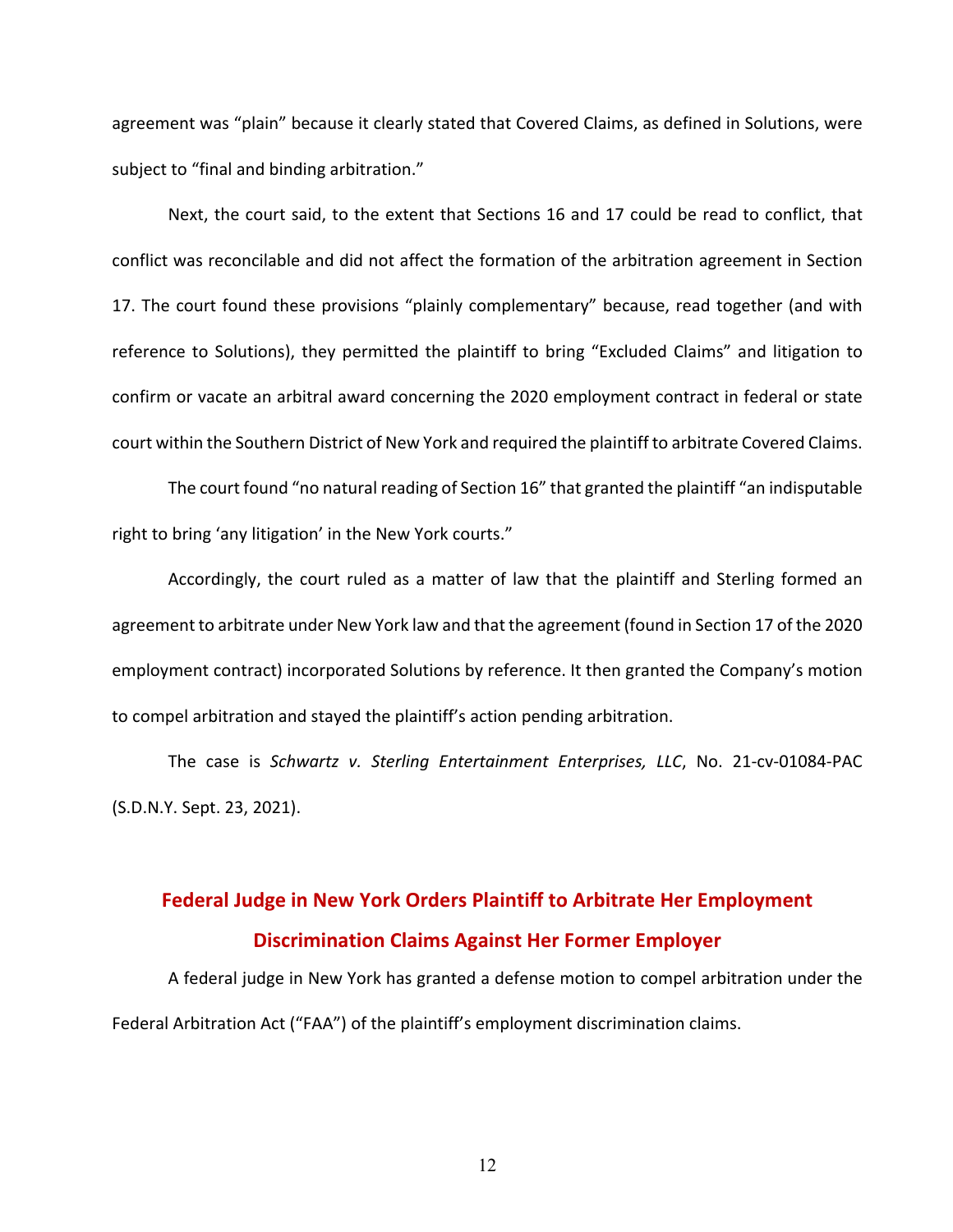#### **The Case**

The plaintiff began working at Horizon Media, Inc., in August 2019, following her graduation from college. During the onboarding process, the plaintiff signed Horizon's "Employment Understanding" form, which stated that the plaintiff was "bound by Horizon Media's Mutual Agreement to Arbitrate Disputes unless [she] opt[ed]‐out within 30 days of receiving the agreement." Horizon provided the plaintiff with a copy of the arbitration agreement (the "Arbitration Agreement") and informed her of the opt‐out. The plaintiff did not opt out of the Arbitration Agreement.

The Arbitration Agreement required the arbitration of "any claim, dispute, or controversy arising out of or relating to [the plaintiff's] employment with [Horizon] or the termination of [the plaintiff's] employment with [Horizon.]" In particular, the Arbitration Agreement covered:

claims for employment discrimination, harassment[,] or retaliation (whether on the basis of ... race ... disability ... or any other protected category) under any and all federal, state, or local statutes . . . , including but not limited to Title VII of the Civil Rights Act of 1964 . . . [and] the Americans with Disabilities Act of 1990.

The Arbitration Agreement stated that it was "governed by the Federal Arbitration Act," and that it was "the exclusive means of resolving any dispute between [the plaintiff] and [Horizon] covered by [the] Agreement."

The plaintiff worked for Horizon until February 2020. She asserted that during her employment she was subject to discrimination because of her race, color and disability.

On February 14, 2020, the plaintiff went on medical leave for "emotional distress at work," which continued until February 25, 2020, when the plaintiff said that she "was terminated while [she] was still out on medical leave."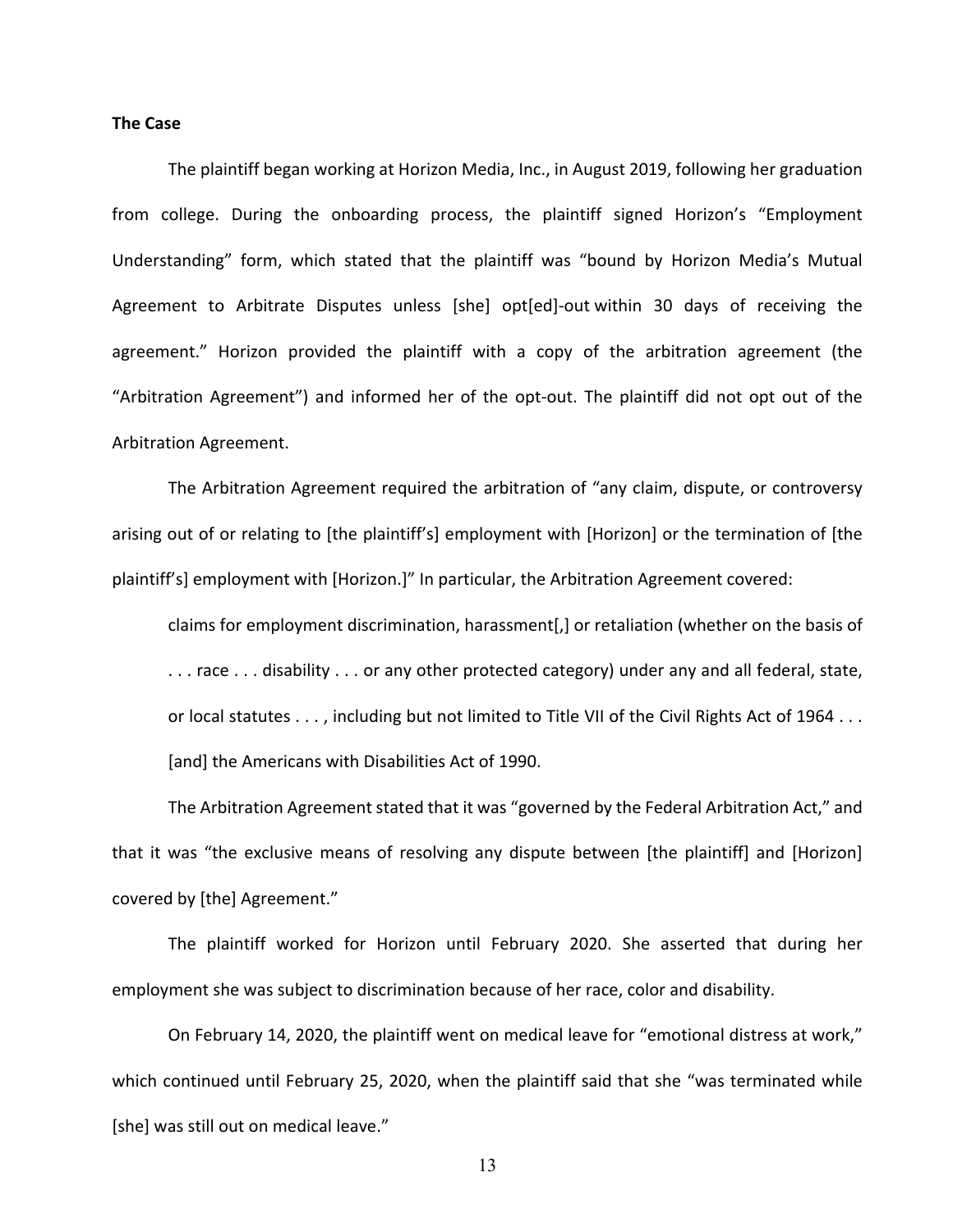The plaintiff filed a charge of discrimination with the U.S. Equal Employment Opportunity Commission ("EEOC") on March 18, 2020, and she received an EEOC Notice of Right to Sue on September 16, 2020. She filed her complaint three months later, on December 16, 2020.

Horizon moved to compel arbitration under the FAA.

#### **The Court's Decision**

The court granted the motion.

In its decision, the court explained that the FAA reflected "a strong federal policy favoring arbitration as an alternative means of dispute resolution." The court observed that the FAA "requires the federal courts to enforce arbitration agreements, reflecting Congress' recognition that arbitration is to be encouraged as a means of reducing the costs and delays associated with litigation."

The court then pointed out that, as the U.S. Court of Appeals for the Second Circuit has explained, a court considering a motion to compel arbitration of a dispute:

- First, must determine whether the parties agreed to arbitrate;
- Second, must determine the scope of that agreement;
- Third, if federal statutory claims are asserted, must consider whether Congress intended those claims to be nonarbitrable; and
- Fourth, if the court concludes that some, but not all, of the claims in the case were arbitrable, must decide whether to stay the balance of the proceedings pending arbitration.

The court then applied the four‐part test, and concluded that the plaintiff's claims were subject to arbitration.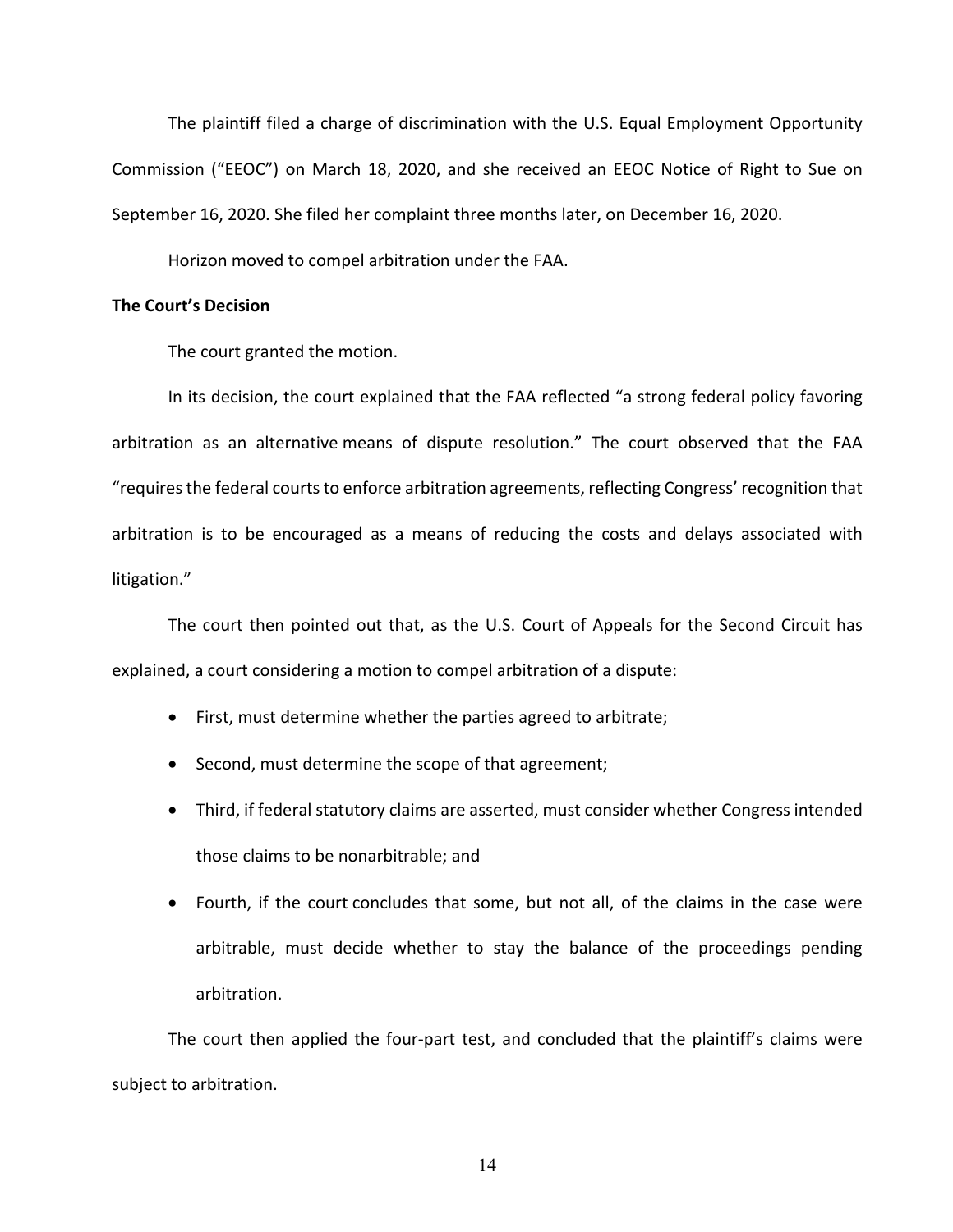First, the court found that the plaintiff and Horizon had "mutually assented to arbitrate [the plaintiff's] claims." The court reasoned that the plaintiff had signed Horizon's Employment Understanding form and, in doing so, had expressly agreed to be bound by Horizon's Arbitration Agreement unless she opted‐out within 30 days of receiving it – which she did not do. According to the court, by signing the Employment Understanding form and by declining to opt out of the Arbitration Agreement, the plaintiff manifested a "clear and definite intention" to be bound by its terms.

Next, on the issue of scope, the court said that the plaintiff's claims were "obviously subject" to the Arbitration Agreement. The court observed that the Arbitration Agreement contained a "broad" clause covering "any claim, dispute, or controversy arising out of or relating to [the plaintiff's] employment with [Horizon] or the termination of [the plaintiff's] employment with [Horizon.]" Moreover, the court continued, it also contained a clause that explicitly covered the "precise claims at issue" in this case: that is, "claims for employment discrimination, harassment[,] or retaliation (whether on the basis of . . . race . . . disability . . . or any other protected category) under any and all federal, state, or local statutes . . . , including but not limited to Title VII of the Civil Rights Act of 1964 . . . [and] the Americans with Disabilities Act of 1990." The plaintiff's claims, the court found, were "on [their] face within the purview of [this] clause."

As to the third factor, the court simply explained that, as other courts have ruled, "Congress did not intend that Title VII or ADA claims be nonarbitrable."

Finally, the court said that the FAA mandated "a stay of proceedings when all of the claims in an action have been referred to arbitration and a stay requested." Having concluded that all of the plaintiff's claims must be arbitrated, and because Horizon requested a stay of the lawsuit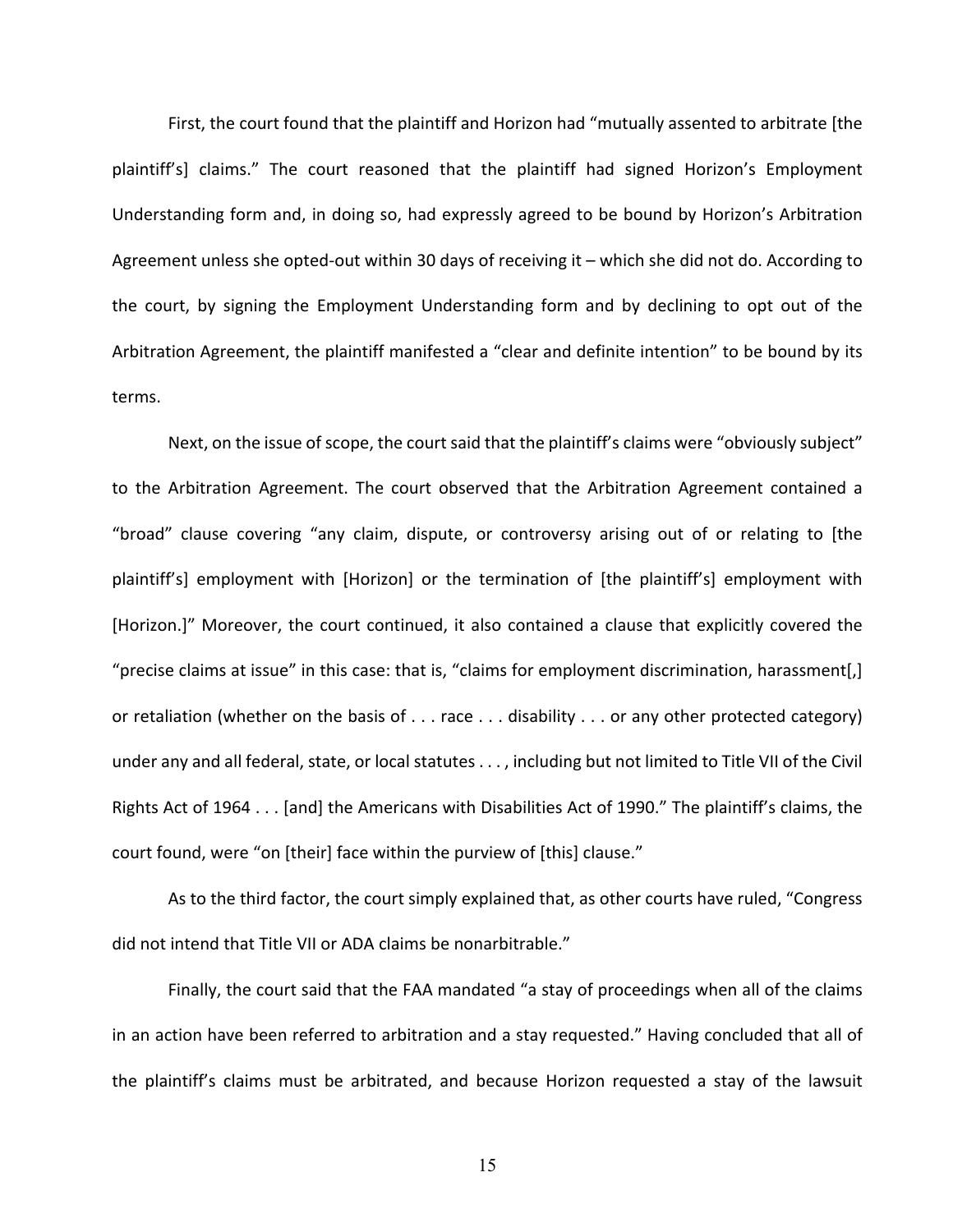pending the arbitration, the court stayed the case pending the outcome of the arbitration proceeding.

The case is *LeDeatte v. Media*, No. 20 Civ. 10752 (ER) (GWG) (S.D.N.Y. Nov. 23, 2021).

# **New York Federal District Court Dismisses Plaintiff's Discrimination Claims, Citing His Failure to Show That He Had Been Treated Differently from Other Employees**

The U.S. District Court for the Southern District of New York has granted summary judgment in favor of two supervisors in a lawsuit brought by a maintenance worker alleging employment discrimination, finding that the plaintiff failed to demonstrate that he had been treated differently from other employees.

#### **The Case**

The plaintiff, a maintenance worker, filed a lawsuit asserting employment discrimination claims against two of his supervisors at City University of New York – John Jay College ("John Jay"). In particular, the plaintiff's complaint asserted claims of discrimination, hostile work environment and retaliation under both federal and New York State law stemming from allegations that (i) on May 3, 2019, his supervisor assigned him the task of cleaning elevator door tracks, and (ii) on December 5, 2019, his supervisor required that he work alone on a ladder above 20 feet. Both of these claims were premised on an assertion that the defendants discriminated against the plaintiff on account of his race. (The plaintiff and both defendants identified themselves as African American.)

The defendants moved for summary judgment.

### **The Court's Decision**

The court granted the defendants' motion.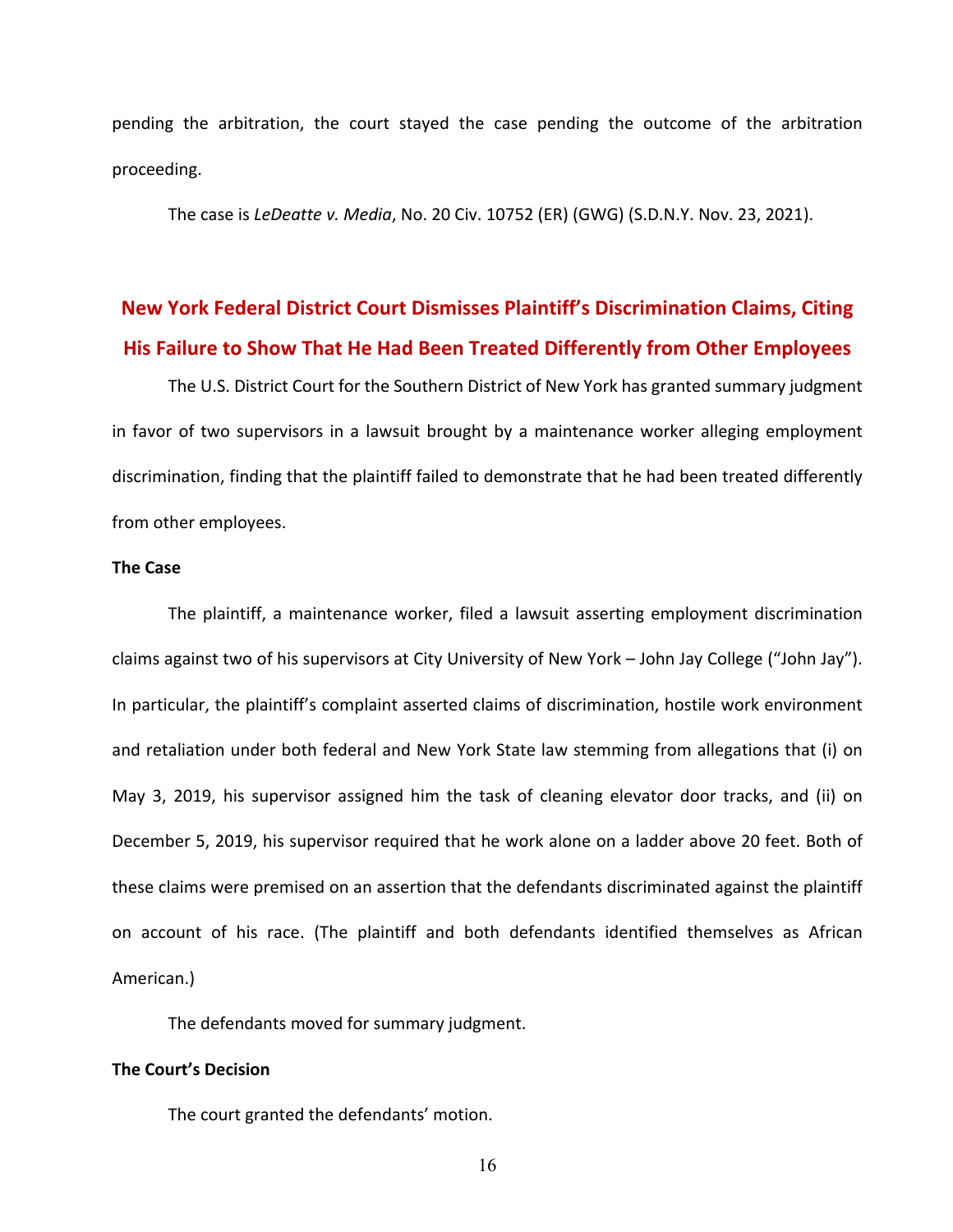In its decision, the court first addressed the plaintiff's federal discrimination claim. It found that the plaintiff had not offered evidence that any of the work assignments of which he complained constituted a materially adverse employment action and that he had not identified evidence supporting an inference of discrimination in connection with his work assignments.

For instance, the court said, although the plaintiff pointed to 10 work orders in which he was required to change light bulbs, none of those work orders indicated that he should use a ladder or dictated any particular equipment or method for accomplishing the assignment. The court found that the plaintiff offered no evidence that he or any other maintenance worker ever was denied a request to erect scaffolding, and neither defendant was aware of any such instance. Finally, the court said, contrary to the plaintiff's assertion, there were work orders in which other maintenance workers classified by the plaintiff as white were required to change light bulbs in stairwells where the ceiling height was 14 feet or higher.

Next, the court turned to the plaintiff's federal hostile work environment claim. The court found that the plaintiff failed to offer evidence to show that any of his assignments constituted a "sufficiently severe event or was part of a pervasive pattern sufficient to create a hostile work environment."

Moreover, the court continued, the plaintiff also failed to offer evidence from which a jury could determine that these assignments were given to him because of his race. In any event, the court said, "[c]omplaints about work assignments" generally did "not give rise to a successful hostile work environment claim."

The court then explained that it rejected the plaintiff's federal retaliation claim because the plaintiff had "not shown a causal connection between a protected activity and an adverse employment action." According to the court, neither of the 2019 events occurred "sufficiently close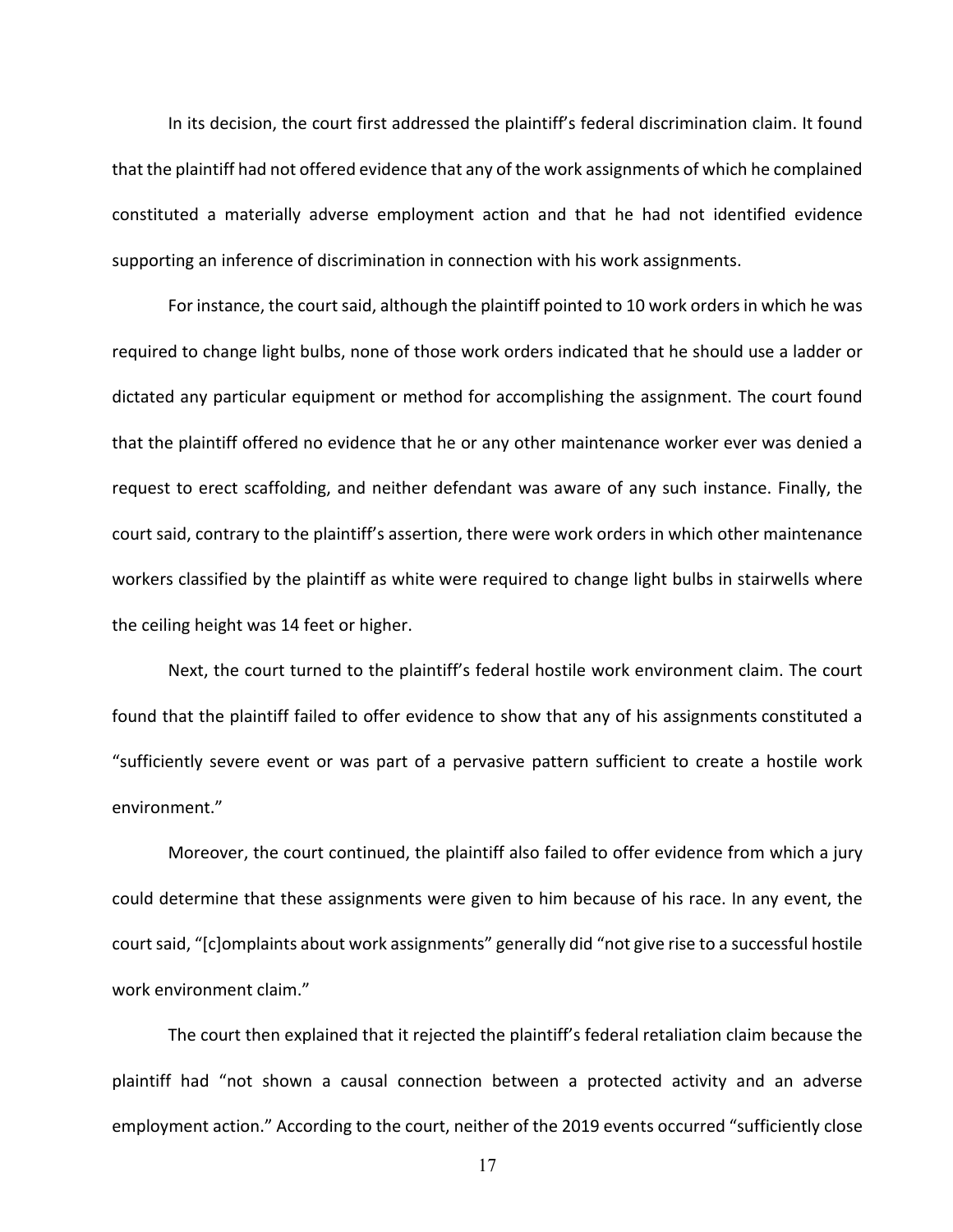in time" to the plaintiff's filing of his lawsuit to support an inference of retaliation. "[T]emporal proximity must be very close," the court said, adding that the U.S. Court of Appeals for the Second Circuit had suggested that a period of five months was at the outer edge of what was acceptable to establish an inference of causation. Here, the court noted, the time gap was "eight months."

Moreover, the court continued, the plaintiff failed to offer any evidence that he was treated differently from any other worker – including workers who were not members of his protected class and who did not engage in any protected activity. Put another way, the court added, to survive summary judgment on this theory, the plaintiff would have to provide evidence that his supervisors were shirking their duty to inspect potential work sites before assigning tasks to maintenance workers with respect to the plaintiff alone, as opposed to shirking their duty with respect to all of the maintenance workers.

Because the plaintiff failed to show that he was treated differently than any other worker with respect to the assessment of potential tasks, he failed to demonstrate that the defendants treated him differently than other workersin an effort to retaliate against him for protected activity, the court concluded.

Finally, the court rejected the hostile work environment and retaliation claims the plaintiff brought under New York State law. It explained that because the defendants were entitled to summary judgment on the plaintiff's federal hostile work environment and retaliation claims, they also were entitled to summary judgment on his parallel claims under the New York State Human Rights Law.

The court declared that even under the broader standard under which claims under the New York City Human Rights Law ("NYCHRL") must be analyzed, the defendants were entitled to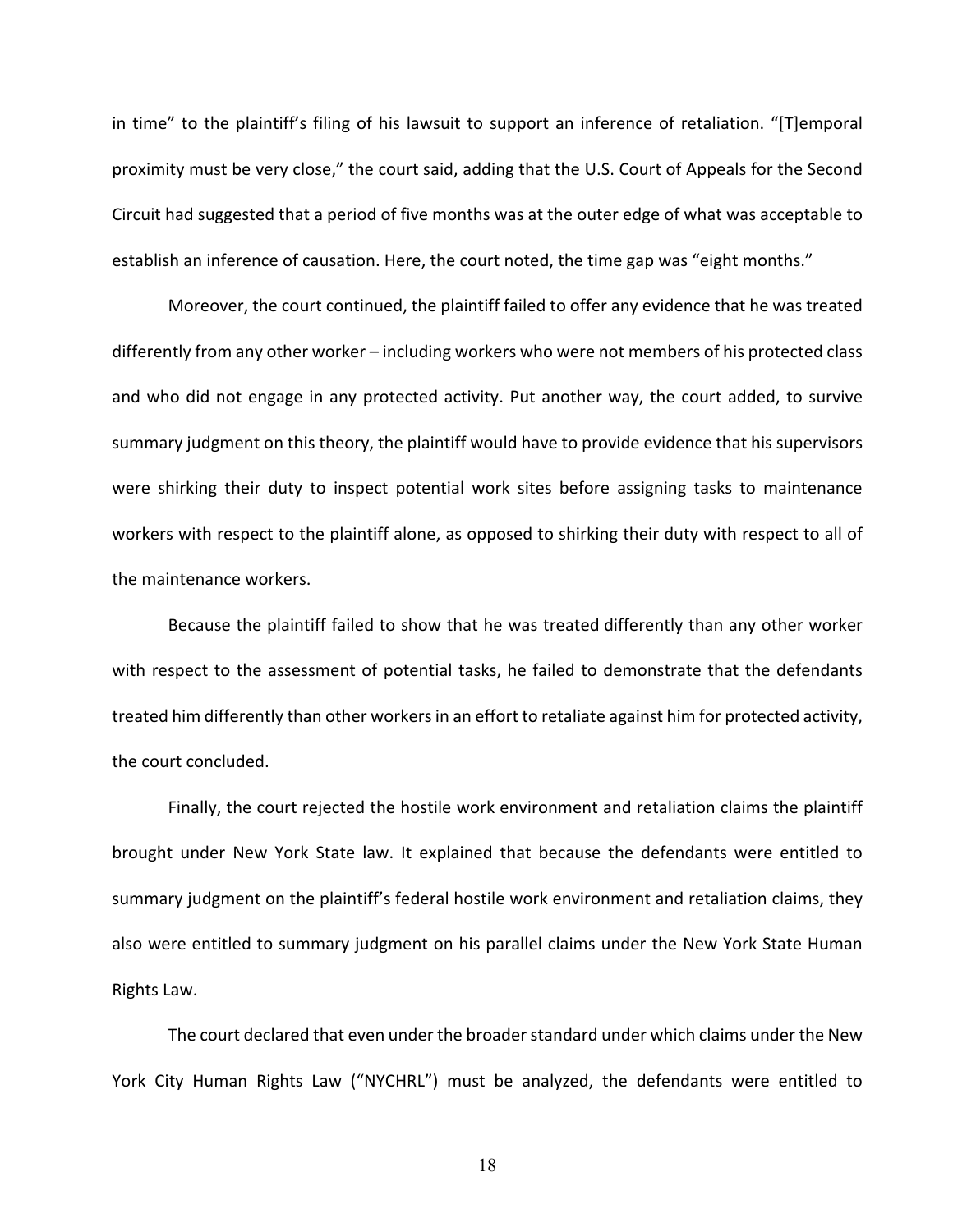summary judgment on the plaintiff's NYCHRL hostile work environment and retaliation claims because the plaintiff failed to show that he was treated differently from any other workers.

The case is *James v. Stewart*, No. 19cv644 (DLC) (S.D.N.Y. Nov. 16, 2021).

# **Former UN Employee's Employment Discrimination Lawsuit Is Dismissed by Federal District Court in New York**

The U.S. District Court for the Southern District of New York has dismissed an employment discrimination lawsuit filed by a former employee of the United Nations ("UN") Office of Counter‐ Terrorism ("OCT"), holding that the defendant enjoyed "functional immunity from suit" for the plaintiff's claims.

### **The Case**

The plaintiff alleged in her complaint that she met Peter Smith in 2004, when they both worked for the United Nations ("UN"); that in January 2018, Smith told the plaintiff about a vacant position in the UN Office of Counter‐Terrorism ("OCT"); and that the plaintiff applied for and was offered a six‐month position as a management assistant with the OCT, beginning on March 1, 2018.

The plaintiff said that she informed the OCT that she had a work permit valid for two years, from February 2018 to February 2020 and that she had renounced her Moroccan citizenship and applied for political asylum from Morocco. According to the plaintiff, Smith "bec[a]me obsessed with [the plaintiff's] U.S. Work Permit when she . . . informed him that she had obtained it through her [a]sylum" application. The plaintiff asserted that Smith "invent[ed] an issue with [the plaintiff's] U.S. Work Permit, with [the] intention [of] impeding [her] recruitment." She said that he asked "questions about [the plaintiff's] asylum [request,] demanding to see both [her] asylum application and residency applications."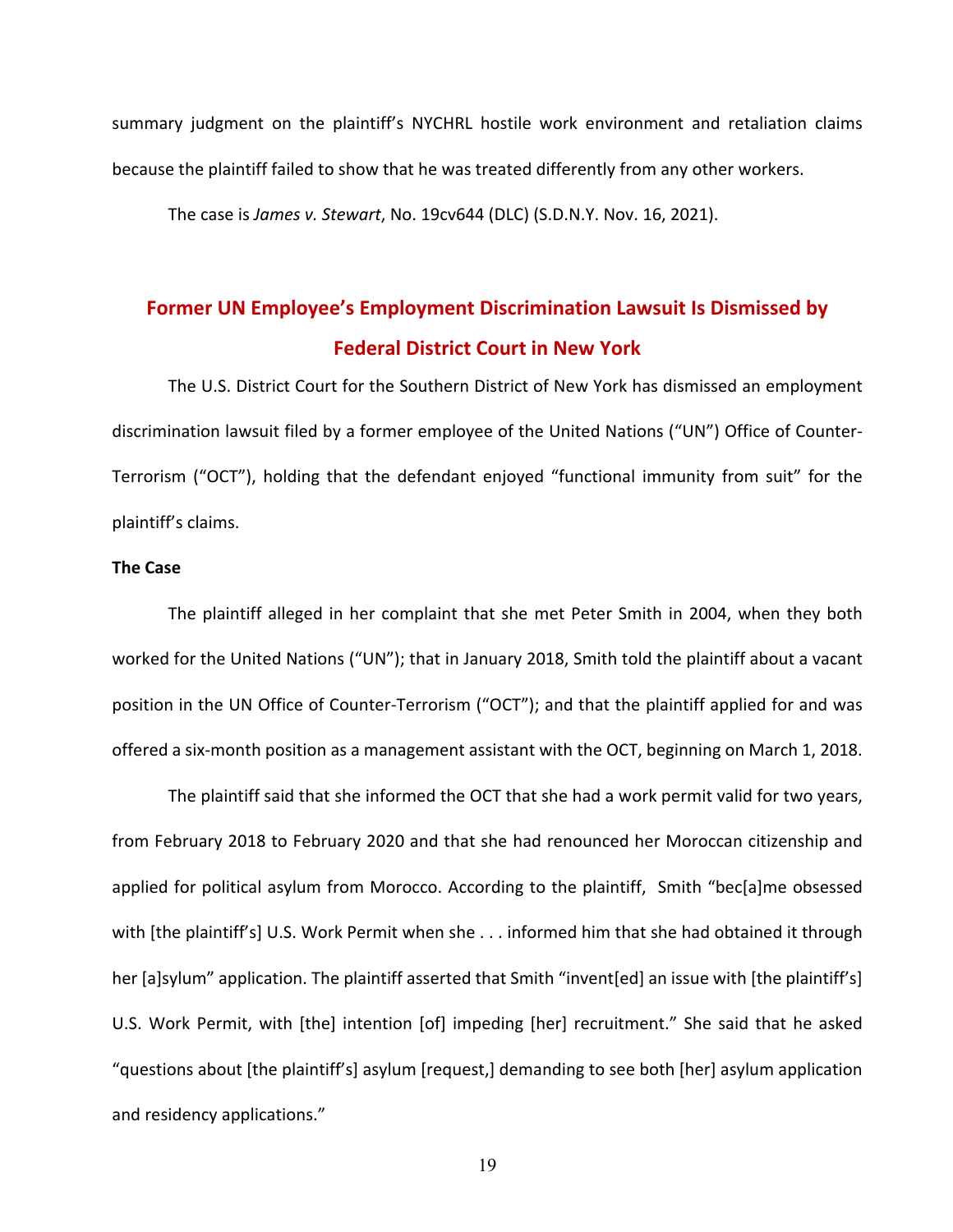The plaintiff said that she eventually discovered that Smith "had a Plot‐Plan with Morocco to approach [the plaintiff] in order to find out about [her] Political Asylum against Morroco and get [her] out of the UN."

According to the plaintiff, at the first OCT meeting that she attended in her new temporary position, the OCT's deputy director introduced her to the 30 meeting participants as Moroccan. Immediately after the meeting, the plaintiff said she sent an email to all OCT employees "informing everybody about her true identity."

The plaintiff also contended that Smith became upset and started calling the plaintiff on the phone and yelling at her, and that he eventually "launched his campaign to get rid of her." Smith "built a false image about [the plaintiff] in OCT as a Moroccan," the plaintiff asserted. His "suspicious actions started worrying [the plaintiff], especially [the fact that] he sent [her] a video of ICE deporting an illegal alien." The plaintiff said that she "ordered [Smith] to refrain from his harassment [of her] and demanded that he . . . keep [his] distance from [her] and not interfere [with her] U.S. work permit."

The plaintiff said that OCT "advertised the post [that the p]laintiff was filling and hired a similarly qualified applicant" for the position that the plaintiff held on a temporary contract and that an applicant was selected for the fixed-term position before the plaintiff had a chance to apply for it.

In November 2018, before "the end of [the] business day on her last day of the contract" and before the plaintiff had "completed all of her tasks," Smith allegedly sent a letter to all security officers informing them that the plaintiff no longer had a contract with the UN and "needed to be escorted [on] UN premises if [she] want[ed] to enter." According to the plaintiff, Smith also "restrict[ed the plaintiff's] access to [her] office, [her] computer, and [her] email" and "ordered his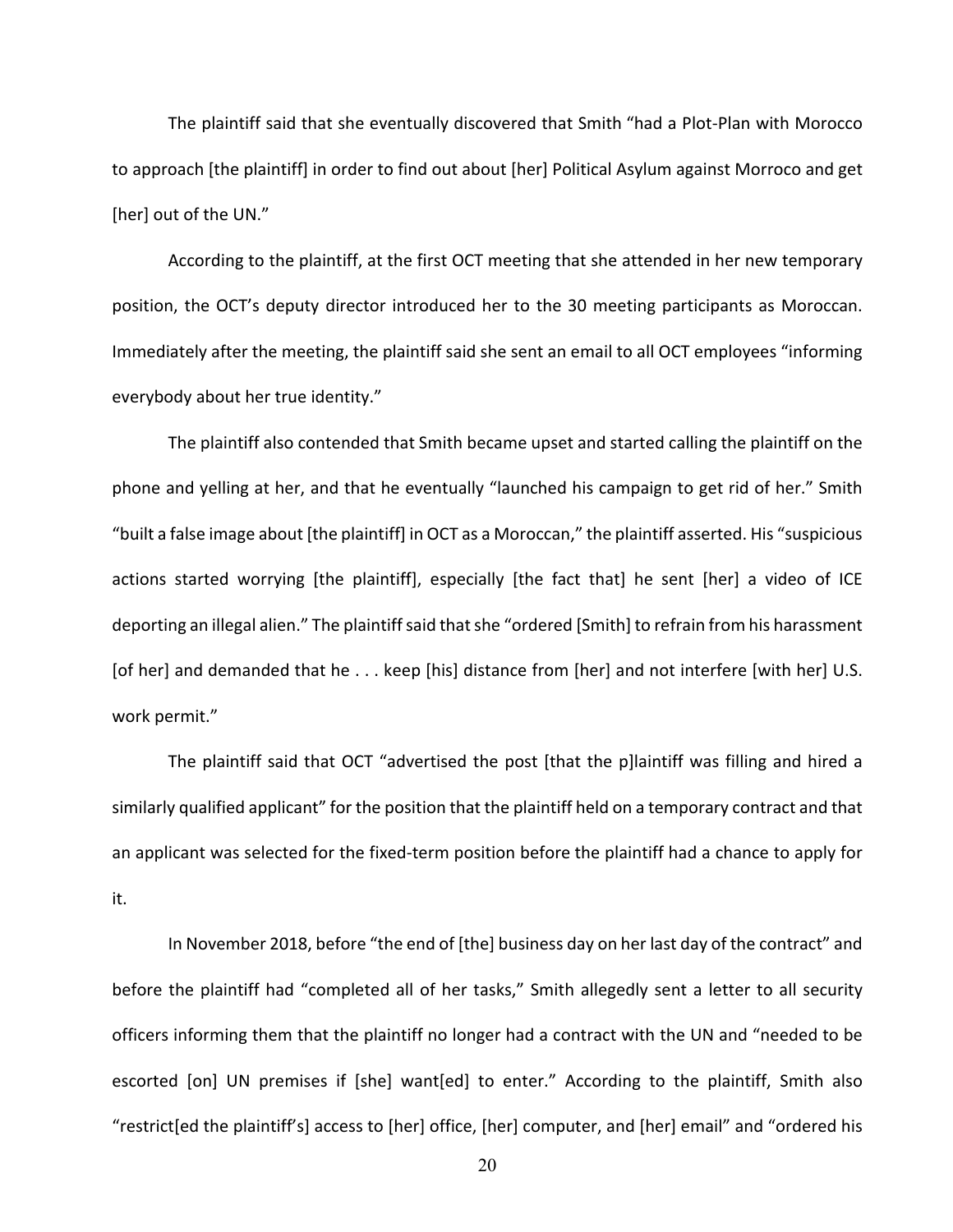friend . . . in the Department of Safety and Security (DSS) to issue a Public Derogatory Notice with [the p]laintiff's name, picture and Moroccan citizenship that she renounced . . . to [the] entire UN Secretariat."

The plaintiff said that this subjected her "to ridicule, contempt, hatred, shame, disgrace and racism as [the plaintiff] started noticing UN Staff Members running away from her and her husband whenever they cross them on the streets. . . ." The plaintiff said that she "had to hire a Body Guard" to access her personnel file at the UN because she knew "that U.S. Authorities would never intervene should she face an attack at the UN."

On November 27, 2018, the plaintiff brought a UN Dispute Tribunal Proceeding in connection with the non-renewal of her temporary contract. On May 1, 2019, the Dispute Tribunal rejected the plaintiff's application, finding that she failed to substantiate that the reason for non‐renewal of her temporary appointment was unlawful. By decision dated March 27, 2020, the UN Appeals Tribunal affirmed the Dispute Tribunal's decision and dismissed the plaintiff's appeal.

The plaintiff sued, asserting employment discrimination claims against Smith under Title VII of the Civil Rights Act, 42 U.S.C. § 1981, and New York state law. The plaintiff sought damages, to be reinstated to employment at the United Nations and for the DSS notice identifying her citizenship as Moroccan to be retracted.

### **The Court's Decision**

The court dismissed the plaintiff's complaint.

In its decision, the court first explained that no claim under Title VII could be brought against an individual defendant; therefore, it dismissed the plaintiff's Title VII claim against Smith for failure to state a claim on which relief could be granted. The court added that it would be futile to grant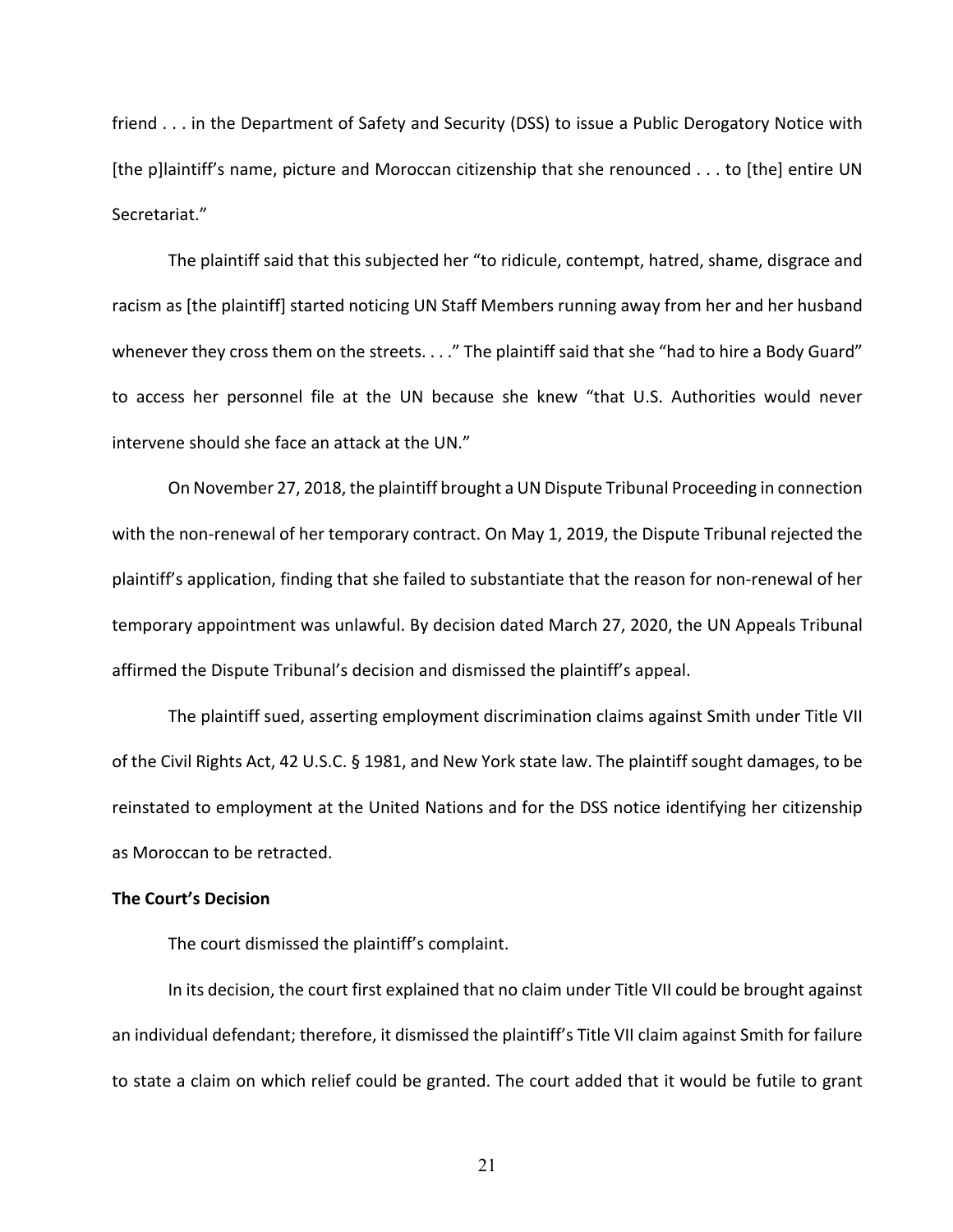the plaintiff leave to amend her complaint to assert Title VII discrimination claims against her employer because the UN was immune from suit.

The court then turned to the plaintiff's claims against Smith for race discrimination under Section 1981. It explained that although senior executives of the UN – including the UN Secretary General and UN Under Secretaries‐General and Assistant Secretaries‐General – enjoyed full diplomatic immunity, other UN employees did not. Nevertheless, the court added, UN employees were shielded by "functional immunity" under the Convention on the Privileges and Immunities of the United Nations ("CPUIN" or "General Convention") for "all acts performed . . . in [the employee's] official capacity."

The court pointed out that the UN, as an international organization, was subject to the International Organizations Immunities Act ("IOIA"), so that, in addition to the functional immunity available to UN employees under the General Convention, under Section 7(b) of the IOIA, UN officers and employees were immune from suit and legal process "relating to acts performed by them in their official capacity and falling within their functions as [] officers or employees, except insofar as such immunity may be waived by the [UN]."

The court then ruled that because the plaintiff's allegations arose from the plaintiff's employment at the UN and related to acts allegedly performed by Smith within his official capacity as a UN employee, Smith enjoyed "functional immunity from suit" for the plaintiff's claims.

Accordingly, the court dismissed the plaintiff's Section 1981 claims against Smith in connection with her employment and any other UN matters.

The case is *Nouinou v. Smith*, No. 20‐CV‐8682 (LLS) (S.D.N.Y. Sept. 22, 2021).